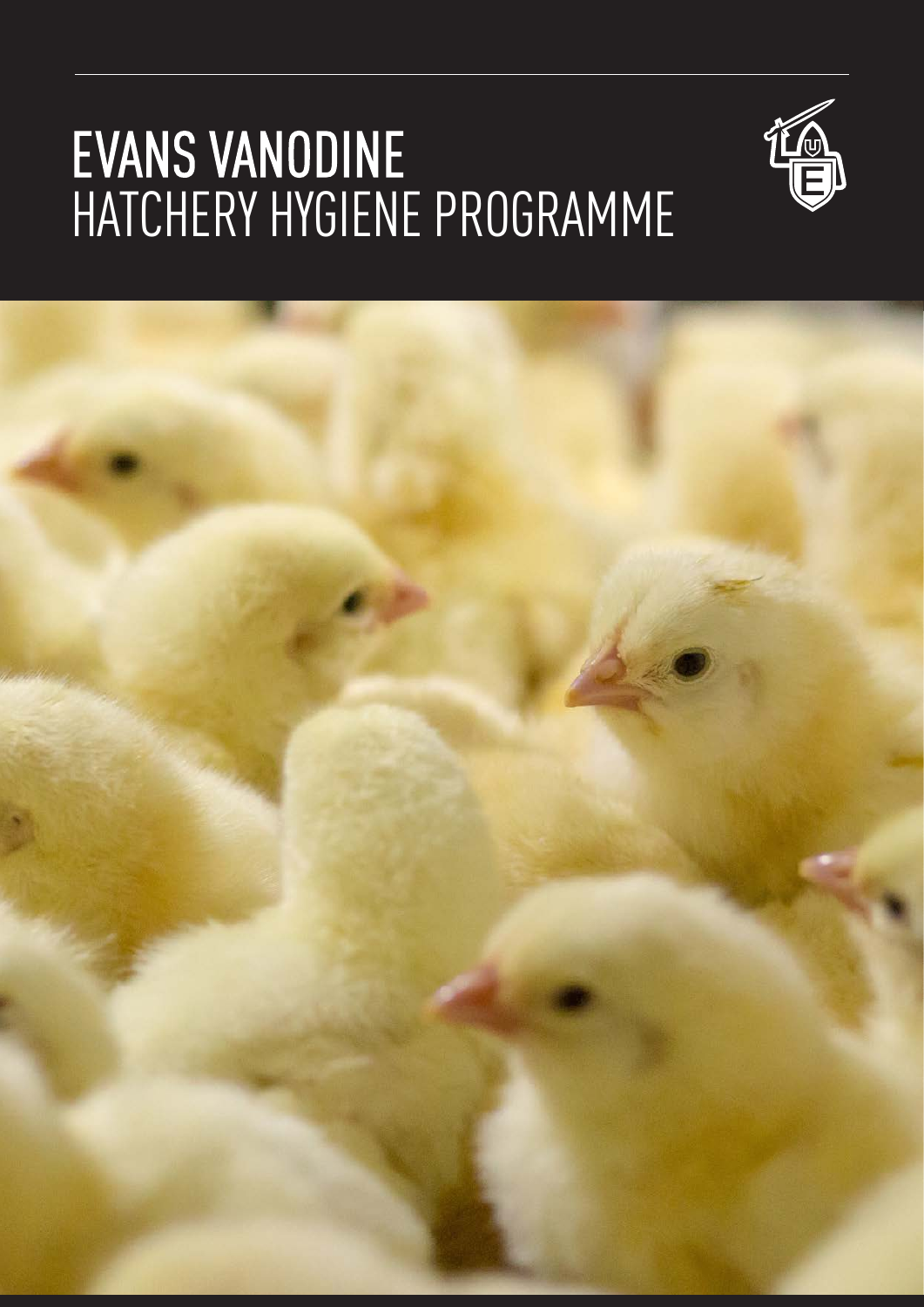

# CONTENTS

3 4-6 7

Introduction and Products Cleaning and Disinfection Stages Quality Assurance

### EVANS VANODINE INTERNATIONAL PLC

Brierley Road, Walton Summit, Preston, PR5 8AH, England. tel: +44 (0)1772 322200

web: www.evansvanodine.co.uk

email: sales@evansvanodine.co.uk export@evansvanodine.co.uk

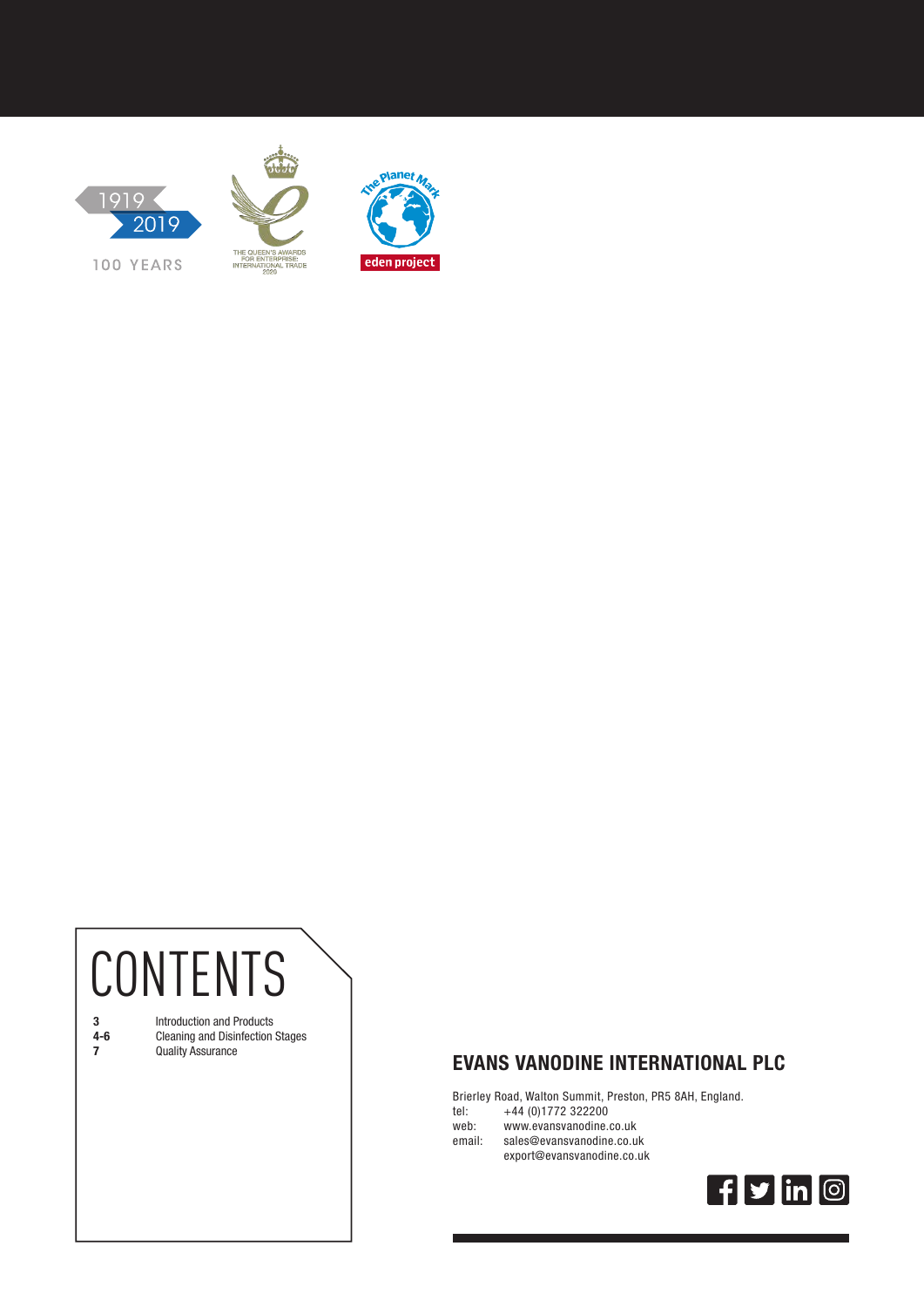# INTRODUCTION AND PRODUCTS

An effective hygiene programme is essential in the hatchery to prevent cross contamination and enable efficient production of healthy chicks.

A major source of contamination within the hatchery is poor sanitary condition of the eggs on arrival. Therefore, dirty eggs should not be set.

Contamination of the hatchery can also occur from the immediate environment e.g. before the spread of viruses has been recorded from vehicles.

Contamination can occur from areas in the hatchery where dust and dirt accumulate e.g. in spaces between, behind and on top of incubators, air handling units, etc.

Cross contamination from the reception area to the incubators via the ventilation system, equipment or personnel can be prevented by good design, management and implementation of a biosecurity programme, incorporating a hatchery specific hygiene programme.

#### FAM® 30

Iodophor disinfectant; BPR Approved





- **Passes EN 1656, EN 1657, EN 14349 and EN 14675.**
- Bactericidal, virucidal and veasticidal.
- Active in the presence of organic matter.
- Extremely powerful and fast acting.
- Cleans and disinfects in one operation.
- Colour coded; colour fades as iodine diminishes.
- Biodegradable and stable.

### GPC8™

Glutraldehyde-based disinfectant



- Powerful disinfectant which offers protection from a wide range of disease causing micro-organisms.
- **Passes EN 1656, EN 1657, EN 14349 and EN 14675.**
- Bactericidal, virucidal and yeasticidal.
- Active in the presence of organic matter.
- Suitable for livestock housing and associated equipment, as part of a biosecurity programme.
- Non-staining.
- Rapid killing action. Pro-longed residual activity.

#### VANOQUAT®

#### Formulated quaternary disinfectant



- **Effective against a range of disease causing** bacteria. Can be used as a terminal disinfectant after pre-cleaning has taken place.
- Passes EN 1276 and EN 1650.
- Can be used manually or through pressure washing and spraying equipment.
- Safe on soft metals and surfaces

#### ALU SAFE TRAY WASH Low foam detergent



- For use in automatic tray washing machines.<br>Referencive safe on aluminium
- Non-corrosive, safe on aluminium.
- Removes heavy proteinaceous soiling.
- Cost effective.

.<br>25 I

Can be used through automatic wash machines and for manual soaking, in all water conditions.

#### HANDSAN™

70% Alcohol-based hand disinfectant



- Authorised Biocide.
- Bactericidal, virucidal and veasticidal, Passes EN\* 1500, EN 13727 and EN 1276 with a 30 second contact time.
- Passes EN 14476 against enveloped viruses, including Coronavirus, with a 1 minute contact time.
- Added moisturiser to protect the skin.
- Evaporates from hands without leaving a residue.
- $\blacksquare$  Ideal where soap and water are not readily available.

### VANODOX® FORMULA

Peracetic acid-based disinfectant



- $\blacksquare$  Broad spectrum disinfectant.
- **Passes EN 1656, EN 1657 and EN 14675.**
- Bactericidal, virucidal and veasticidal.
- Contains hydrogen peroxide and peracetic acid.
- $\blacksquare$  Ideal for intensive housing and for the general disinfection of broiler houses.
- **Effective against the spores of Aspergillus species.**
- Biodegradable and non-staining.
- Very low dilution rate; excellent cost in use.

#### SHIFT™

#### Heavy-duty power wash liquid





- Powerful, heavy duty, concentrated alkaline detergent, for use with all types of high or low pressure machines or via foam.
- $\blacksquare$  Rapidly penetrates and removes organic soiling. ■ Suitable for cleaning floors, walls, ceilings
- equipment, buildings and vehicles.
- Can also be used for soak cleaning if required.  $\blacksquare$  Mixes readily with water.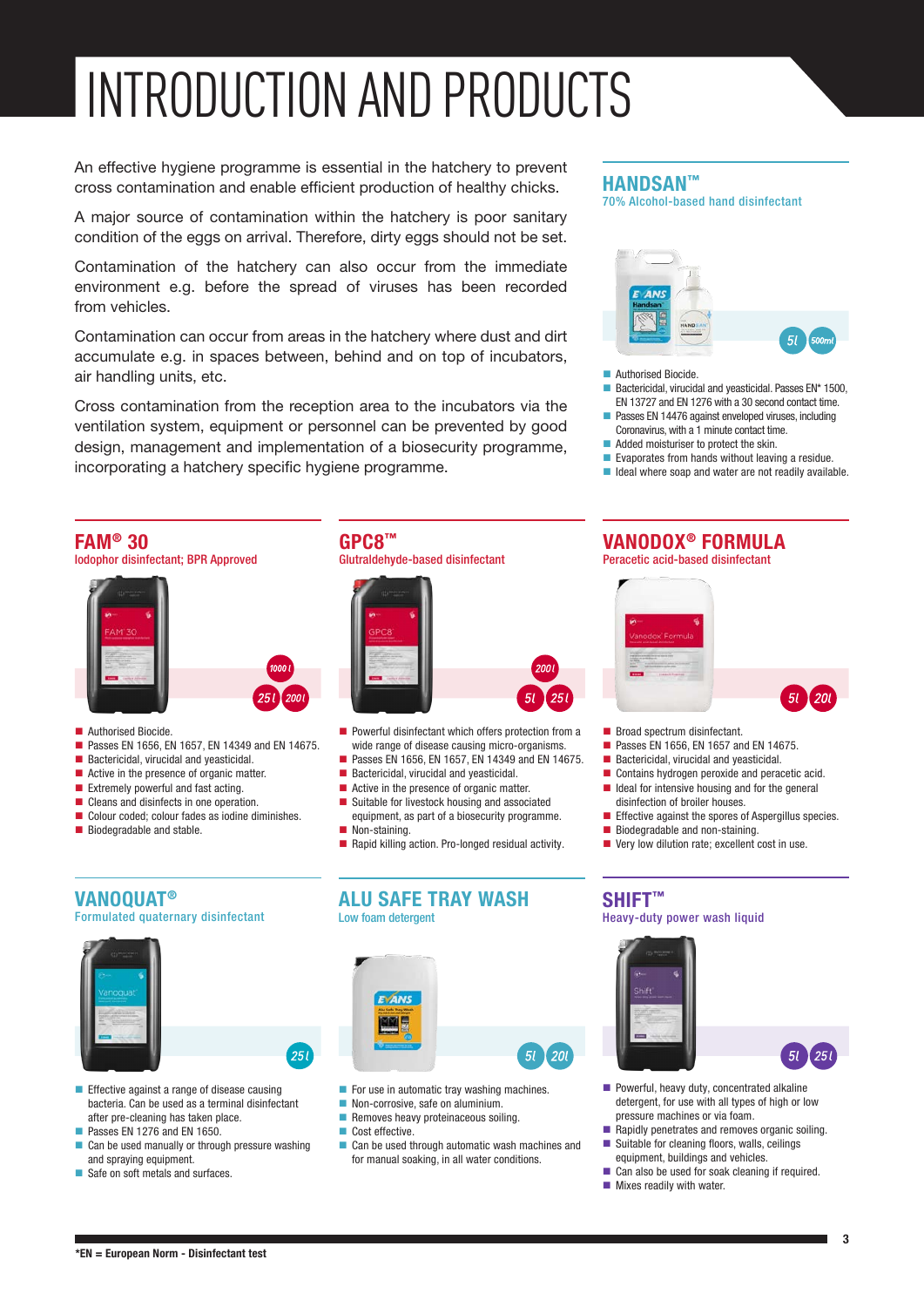# CLEANING AND DISINFECTION STAGES

#### STAGE ONE - EGG RECEPTION AREA / TRAY ROOM

| <b>Hatchery</b><br><b>Sequence</b>         | Eggs transferred to setters.<br>Egg reception and/or traying room emptied.                                                                                                                                                                           |  |
|--------------------------------------------|------------------------------------------------------------------------------------------------------------------------------------------------------------------------------------------------------------------------------------------------------|--|
| <b>Equipment</b>                           | Power washer, foaming lance, brushes.<br>Clean and disinfect after use and store in a clean area.<br>Appropriate Personal Protective Equipment (PPE) must be worn.                                                                                   |  |
| <b>Procedure</b>                           | Remove any waste before cleaning.                                                                                                                                                                                                                    |  |
| <b>Surfaces</b><br>(Tables, floors, walls) | Clean using SHIFT <sup>™</sup> foam application at 1:150<br>1.<br>Rinse with clean water to remove any remaining debris.<br>2.<br>Disinfect using VANOQUAT <sup>®</sup> at 1:100.<br>3.<br>Fog weekly using GPC8™ or VANODOX® FORMULA at 1:50.<br>4. |  |
| <b>Application Rate</b>                    | <b>SHIFT™</b> 100 litres solution per 100m <sup>2</sup><br>Apply as a foam.<br>VANOQUAT <sup>®</sup> 30 litres solution per 100m <sup>2</sup><br>Apply as a spray.                                                                                   |  |
| <b>Personnel</b>                           | Wash hands and forearms with bactericidal soap and/or use<br>alcohol hand disinfectant HANDSAN <sup>™</sup> .                                                                                                                                        |  |

#### STAGE TWO - SETTERS **Hatchery Sequence** In "all in all out" system setters, empty every 18 days. In corridor setters, empty at regular intervals. Equipment Power washer, foaming lance. Clean and disinfect after use and store securely in a clean area. Appropriate PPE must be worn **Surfaces** (Interior surfaces of setters) 1. Clean using SHIFT™ foam application at 1:150 2. Rinse with clean water to remove any remaining debris. 3. Disinfect using VANOQUAT® at 1:100. 4. Fog weekly with VANODOX® FORMULA or GPC8™ at 1:50 Application Rate SHIFT<sup>™</sup> 100 litres solution per 100m<sup>2</sup> Apply as a foam. VANOQUAT® 30 litres solution per 100m² Apply as a spray. **Personnel Wash hands and forearms with bactericidal soap and/or use** alcohol hand disinfectant HANDSAN™.

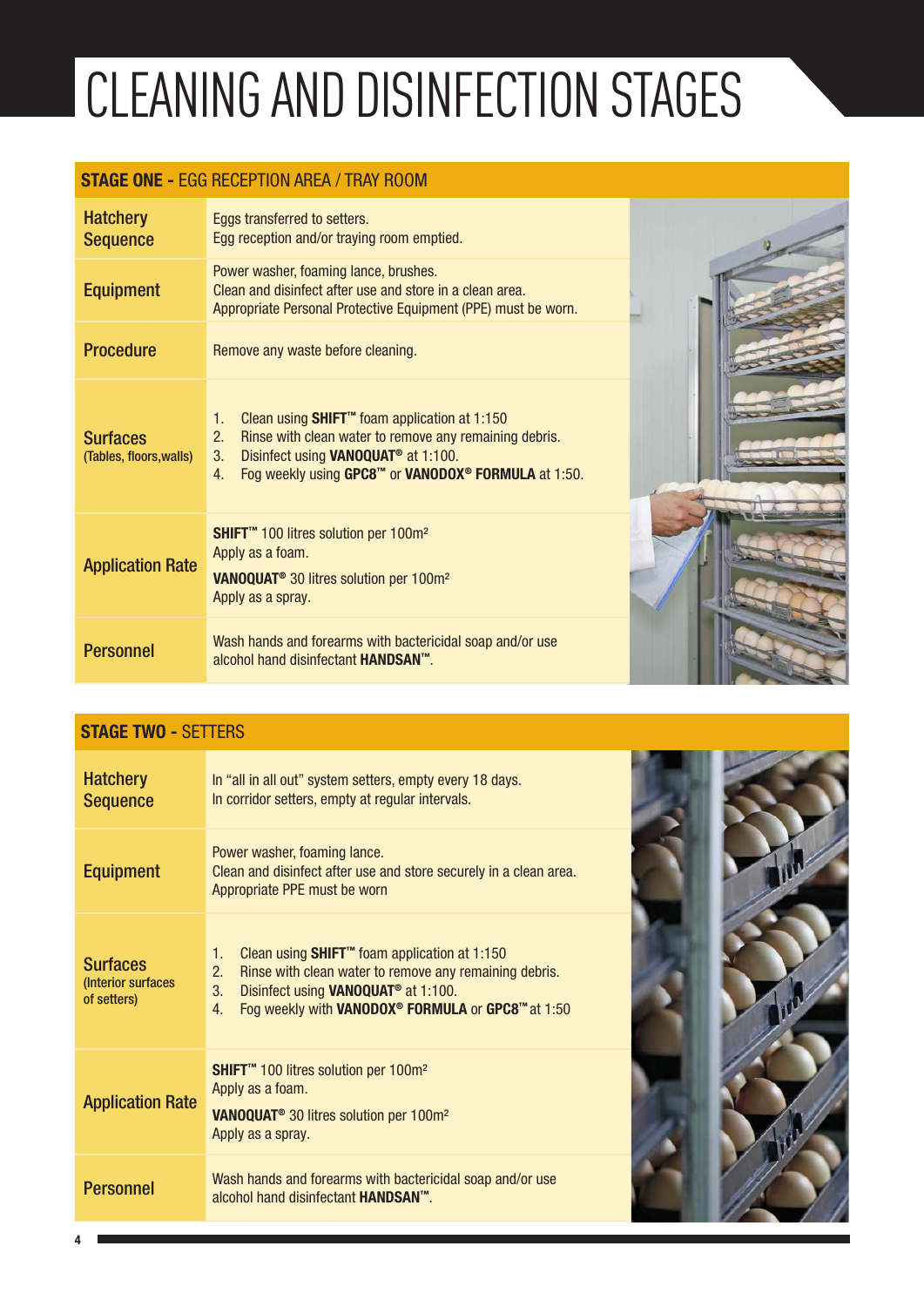### STAGE THREE - CANDLING ROOM / TRANSFER ROOM

| <b>Hatchery</b><br><b>Sequence</b>         | Non-fertile eggs removed, fertile eggs returned to hatcher<br>Eggs transferred to hatcher trays                                                                                                                                                                                                                                                                                     |  |  |
|--------------------------------------------|-------------------------------------------------------------------------------------------------------------------------------------------------------------------------------------------------------------------------------------------------------------------------------------------------------------------------------------------------------------------------------------|--|--|
| <b>Equipment</b>                           | Power washer, foaming lance, brushes<br>Clean and disinfect after use and store securely<br>Appropriate PPE must be worn                                                                                                                                                                                                                                                            |  |  |
| <b>Procedure</b>                           | Remove infertile eggs                                                                                                                                                                                                                                                                                                                                                               |  |  |
| <b>Surfaces</b><br>(Tables, floors, walls) | Clean using foam SHIFT <sup>™</sup> 1:150<br>1.<br>Rinse with clean water to remove any remaining debris.<br>2.<br>Disinfect using VANOQUAT <sup>®</sup> at 1:100 or VANODOX <sup>®</sup> FORMULA<br>3 <sub>1</sub><br>at 1:25 if Aspergillus spores have been detected.<br>Fogging with VANODOX <sup>®</sup> FORMULA at 1:25 may be valuable in<br>4.<br>controlling mould growth. |  |  |
| <b>Application Rate</b>                    | <b>SHIFT™</b> 100 litres solution per 100m <sup>2</sup><br>Apply as a foam.<br>VANOQUAT <sup>®</sup> / VANODOX <sup>®</sup> FORMULA 30 litres solution per 100m <sup>2</sup><br>Apply as a spray.                                                                                                                                                                                   |  |  |
| <b>Personnel</b>                           | Wash hands and forearms with bactericidal soap and/or use<br>alcohol hand disinfectant HANDSAN <sup>™</sup> .                                                                                                                                                                                                                                                                       |  |  |



### STAGE FOUR - HATCHER

| <b>Hatchery</b><br><b>Sequence</b>                                   | Chicks hatch and are moved out of hatchery.                                                                                                                                                                                                                                                                                                                       |  |
|----------------------------------------------------------------------|-------------------------------------------------------------------------------------------------------------------------------------------------------------------------------------------------------------------------------------------------------------------------------------------------------------------------------------------------------------------|--|
| <b>Equipment</b>                                                     | Power washer, foaming lance, brushes.<br>Clean and disinfect after use and store securely.<br>Appropriate PPE must be worn.                                                                                                                                                                                                                                       |  |
| <b>Surfaces</b><br>(Tables, candling<br>and/or transfer<br>machines) | Clean using <b>SHIFT<sup>™</sup></b> foam application at 1:150.<br>1.<br>2.<br>Rinse with clean water to remove any remaining debris.<br>3.<br>Disinfect using VANOQUAT <sup>®</sup> at 1:100, or VANODOX <sup>®</sup> FORMULA<br>at 1:25 if Aspergillus spores have been detected.<br>Periodic fogging with VANODOX <sup>®</sup> FORMULA or GPC8™ at 1:50.<br>4. |  |
| <b>Application</b><br>Rate                                           | <b>SHIFT™</b> 100 litres solution per 100m <sup>2</sup><br>Apply as a foam.<br>VANOQUAT <sup>®</sup> / VANODOX <sup>®</sup> FORMULA 30 litres solution per 100m <sup>2</sup><br>Apply as a spray.                                                                                                                                                                 |  |
| <b>Personnel</b>                                                     | Wash hands and forearms with bactericidal soap and/or use<br>alcohol hand disinfectant HANDSAN <sup>™</sup> .                                                                                                                                                                                                                                                     |  |

### STAGE FIVE - FUMIGATION

| <b>Hatchery</b><br><b>Sequence</b> | Before transport to the setters or at hatcher. |
|------------------------------------|------------------------------------------------|
| <b>Surfaces</b> (Eggs)             | Formaldehyde 38%.                              |
| <b>Personnel</b>                   | No contact with fumigant.                      |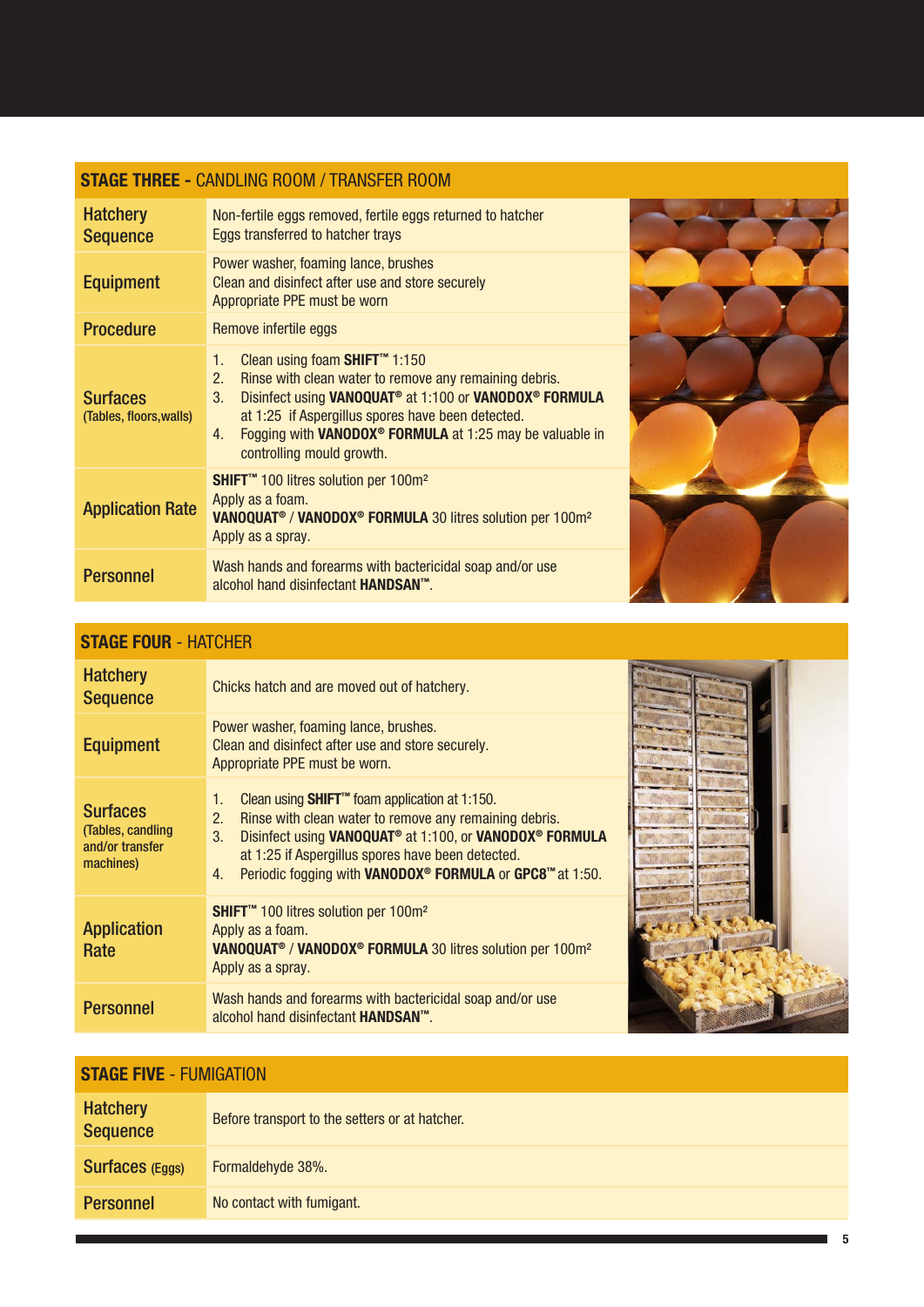# CLEANING AND DISINFECTION STAGES

#### STAGE SIX - CHICK SEPARATOR / SEXING / VACCINATION / COUNTING / BOXING

| <b>Hatchery</b><br><b>Sequence</b>          | Chicks separated from shell and hatch debris, sexed, counted,<br>vaccinated, boxed and distributed to customers or farms.                                                                                                                                                                                                                                              |  |
|---------------------------------------------|------------------------------------------------------------------------------------------------------------------------------------------------------------------------------------------------------------------------------------------------------------------------------------------------------------------------------------------------------------------------|--|
| <b>Equipment</b>                            | Power washer, foaming lance, brushes and vacuum.<br>Clean and disinfect after use and store securely.<br>Appropriate PPE must be worn.                                                                                                                                                                                                                                 |  |
| <b>Procedure</b>                            | Remove debris, vacuum.                                                                                                                                                                                                                                                                                                                                                 |  |
| <b>Surfaces</b><br>(Tables, conveyor belts) | Clean using SHIFT <sup>™</sup> foam application at 1:150.<br>1.<br>Rinse with clean water to remove any remaining debris.<br>2.<br>Disinfect using VANOQUAT <sup>®</sup> at 1:100 or VANODOX <sup>®</sup> FORMULA<br>3.<br>at 1:25 if Aspergillus spores have been detected.<br>Periodic fogging with VANODOX <sup>®</sup> FORMULA or GPC8 <sup>™</sup> at 1:50.<br>4. |  |
| <b>Application rate</b>                     | SHIFT <sup>™</sup> 100 litres solution per 100m <sup>2</sup><br>Apply as a foam.<br><b>VANOQUAT<sup>®</sup> 30 litres solution per 100m<sup>2</sup></b><br>Apply as a spray.                                                                                                                                                                                           |  |
| <b>Personnel</b>                            | Wash hands and forearms with bactericidal soap and/or use<br>alcohol hand disinfectant HANDSAN <sup>™</sup> .                                                                                                                                                                                                                                                          |  |

| <b>STAGE SEVEN - TRAY WASHER</b>                                         |                                                                                        |  |  |  |
|--------------------------------------------------------------------------|----------------------------------------------------------------------------------------|--|--|--|
| <b>Hatchery</b><br><b>Sequence</b>                                       | Used setter and hatcher baskets returned for cleaning and disinfection.                |  |  |  |
| <b>Equipment</b>                                                         | Automatic washing machine.                                                             |  |  |  |
| <b>Surfaces</b><br>(Trays, baskets, washing)<br>machine stacker, tipper) | Use ALU SAFE TRAY WASH at a 0.5 - 1.0% dilution through<br>automatic dosing equipment. |  |  |  |
| <b>Temperature</b>                                                       | Refer to washing machine instructions.                                                 |  |  |  |

#### STAGE EIGHT - VEHICLE CLEANING AND DISINFECTION

| Hatchery<br><b>Sequence</b>                                                                  | Vehicle used to deliver eggs, supplies, collect chicks or waste.                                                                              |
|----------------------------------------------------------------------------------------------|-----------------------------------------------------------------------------------------------------------------------------------------------|
| <b>Equipment</b>                                                                             | Power washer, wheel baths.                                                                                                                    |
| <b>Chassis &amp; Exterior</b><br><b>Interior</b><br><b>Tyre Baths &amp;</b><br><b>Wheels</b> | Clean with SHIFT <sup>™</sup> at 1:250.<br>Disinfect with VANOQUAT <sup>®</sup> 1:100.<br>2.<br>Use <b>FAM<sup>®</sup> 30</b> at 1:100.<br>3. |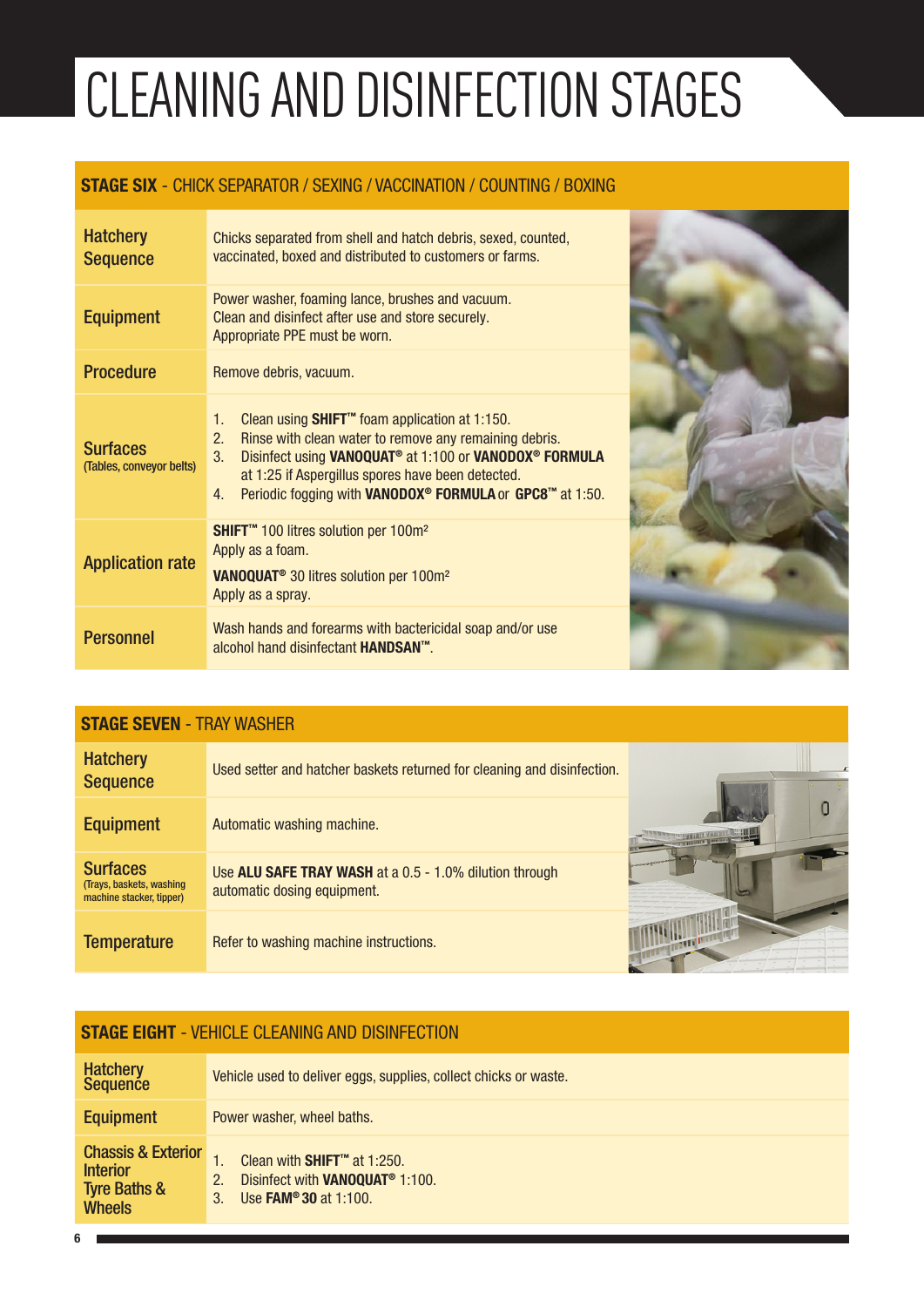# QUALITY ASSURANCE

It is important to ensure that the hatchery hygiene programme is being adhered to at all times. Correct preparation of disinfectant dilution is important to ensure efficient use of products. Evans Vanodine have a number of user-friendly systems for checking the dilution of disinfectant solutions.

The following test kits/strips are available:

- FAM® 30 test kit
- GPC8™ test kit

HYDRION

VANODOX<sup>®</sup> FORMULA test strips

 $\frac{1}{2}$ **GPCS TEST STRIP** 

• VANOQUAT® test strips

An easy to read colour change confirms that the correct dilution has been prepared.

The use of test kits/strips can easily be incorporated into the hatchery quality control procedures.



| <b>GPC8<sup>™</sup> TEST STRIPS</b> |                     |                        |  |
|-------------------------------------|---------------------|------------------------|--|
| <b>USE DILUTIONS</b>                |                     |                        |  |
| <b>Litres GPC8</b>                  | <b>Litres Water</b> | <b>COLOUR OF STRIP</b> |  |
|                                     | 200                 |                        |  |
|                                     | 100                 |                        |  |
|                                     | 80                  |                        |  |
|                                     | 50                  |                        |  |

#### VOLUMES REQUIRED FOR CORRECT DILUTIONS

| FAM <sup>®</sup> 30          |     | <b>WATER</b> |     | <b>DILUTION</b> |
|------------------------------|-----|--------------|-----|-----------------|
| 400ml                        | $+$ | 40 litres    | $=$ | 1:100           |
| GPC8™                        |     | <b>WATER</b> |     | <b>DILUTION</b> |
| 800ml                        | $+$ | 40 litres    | $=$ | 1:50            |
| <b>SHIFT™</b>                |     | <b>WATER</b> |     | <b>DILUTION</b> |
| 267ml                        | $+$ | 40 litres    | $=$ | 1:150           |
| 160ml                        | $+$ | 40 litres    | $=$ | 1:250           |
| VANODOX <sup>®</sup> FORMULA |     | <b>WATER</b> |     | <b>DILUTION</b> |
| 1600ml                       | $+$ | 40 litres    | $=$ | 1:25            |
| 800ml                        | $+$ | 40 litres    | $=$ | 1:50            |
| <b>VANOQUAT®</b>             |     | <b>WATER</b> |     | <b>DILUTION</b> |
| 400ml                        | $+$ | 40 litres    | $=$ | 1:100           |